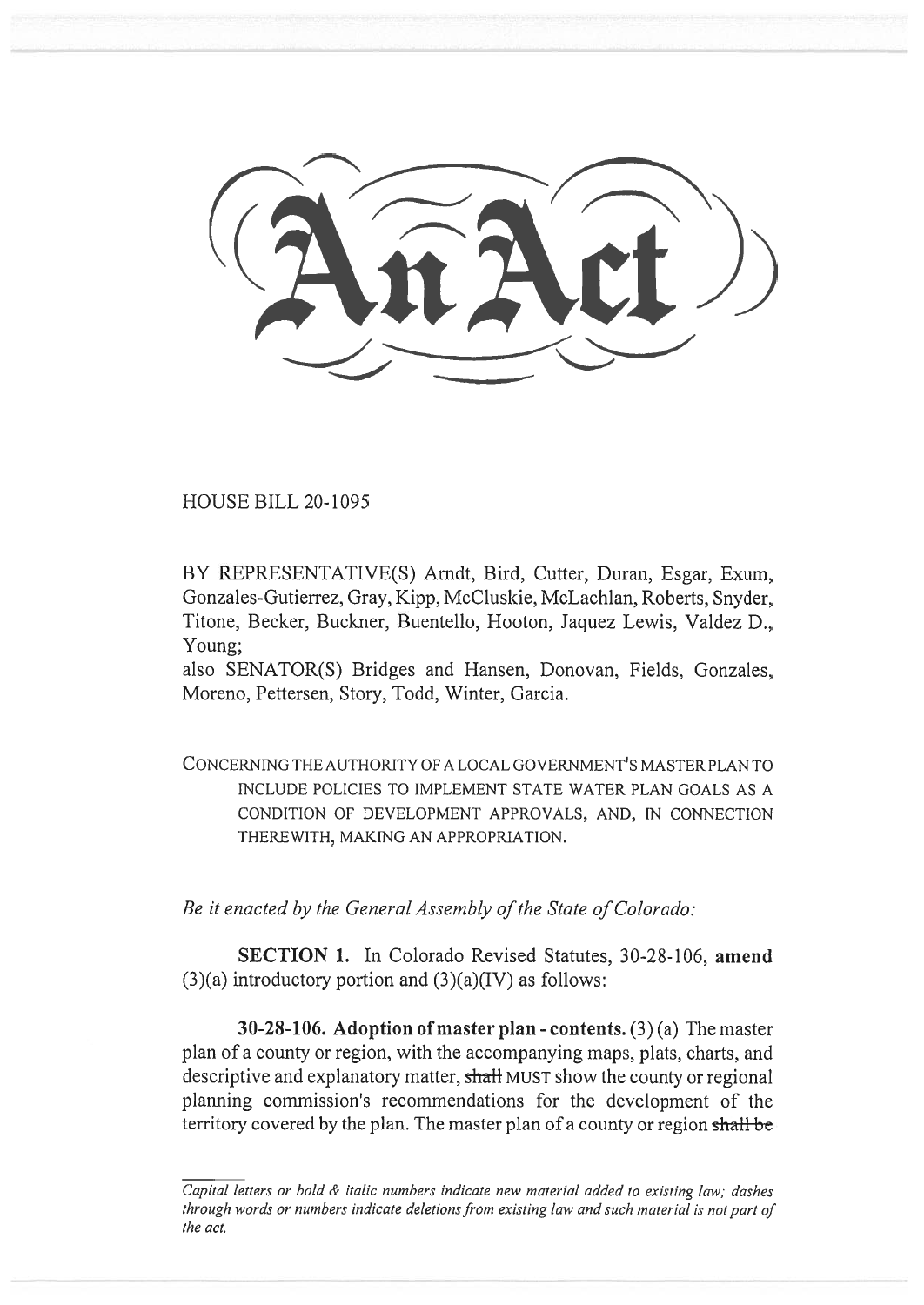IS an advisory document to guide land development decisions; however, the plan or any part thereof may be made binding by inclusion in the county's or region's adopted subdivision, zoning, platting, planned unit development, or other similar land development regulations after satisfying notice, due process, and hearing requirements for legislative or quasi-judicial processes as appropriate. After consideration of each of the following, where applicable or appropriate, the master plan may include:

(IV) (A) The general location and extent of an adequate and suitable supply of water.

(B) If the master plan includes a water supply element, the planning commission shall consult with the entities that supply water for use within the county or region to ensure coordination on water supply and facility planning, and the water supply element shall MUST identify water supplies and facilities sufficient to meet the needs of the public and private infrastructure reasonably anticipated or identified in the planning process.

(C) THE WATER SUPPLY ELEMENT MUST INCLUDE WATER CONSERVATION POLICIES, TO BE DETERMINED BY THE COUNTY, WHICH MAY INCLUDE GOALS SPECIFIED IN THE STATE WATER PLAN ADOPTED PURSUANT TO SECTION 37-60-106.3 AND MAY INCLUDE POLICIES TO IMPLEMENT WATER CONSERVATION AND OTHER STATE WATER PLAN GOALS AS A CONDITION OF DEVELOPMENT APPROVALS, INCLUDING SUBDIVISIONS, PLANNED UNIT DEVELOPMENTS, SPECIAL USE PERMITS, AND ZONING CHANGES. A COUNTY WITH A MASTER PLAN THAT INCLUDES A WATER SUPPLY ELEMENT SHALL ENSURE THAT ITS MASTER PLAN INCLUDES WATER CONSERVATION POLICIES AT THE FIRST AMENDING OF THE MASTER PLAN THAT OCCURS AFTER THE EFFECTIVE DATE OF THIS SUBSECTION  $(3)(a)(IV)(C)$ , BUT IN NO CASE LATER THAN JULY 1, 2025.

(D) THE DEPARTMENT OF LOCAL AFFAIRS CREATED IN SECTION 24-1-125 MAY HIRE AND EMPLOY ONE FULL-TIME EMPLOYEE TO PROVIDE EDUCATIONAL RESOURCES AND ASSISTANCE TO COUNTIES THAT INCLUDE WATER CONSERVATION POLICIES IN THEIR MASTER PLANS AS DESCRIBED IN SUBSECTION  $(3)(a)(IV)(C)$  OF THIS SECTION.

(E) Nothing in this subparagraph  $(HV)$  SUBSECTION  $(3)(a)(IV)$  shall be construed to supersede, abrogate, or otherwise impair the allocation of water pursuant to the state constitution or laws, the right to beneficially use

PAGE 2-HOUSE BILL 20-1095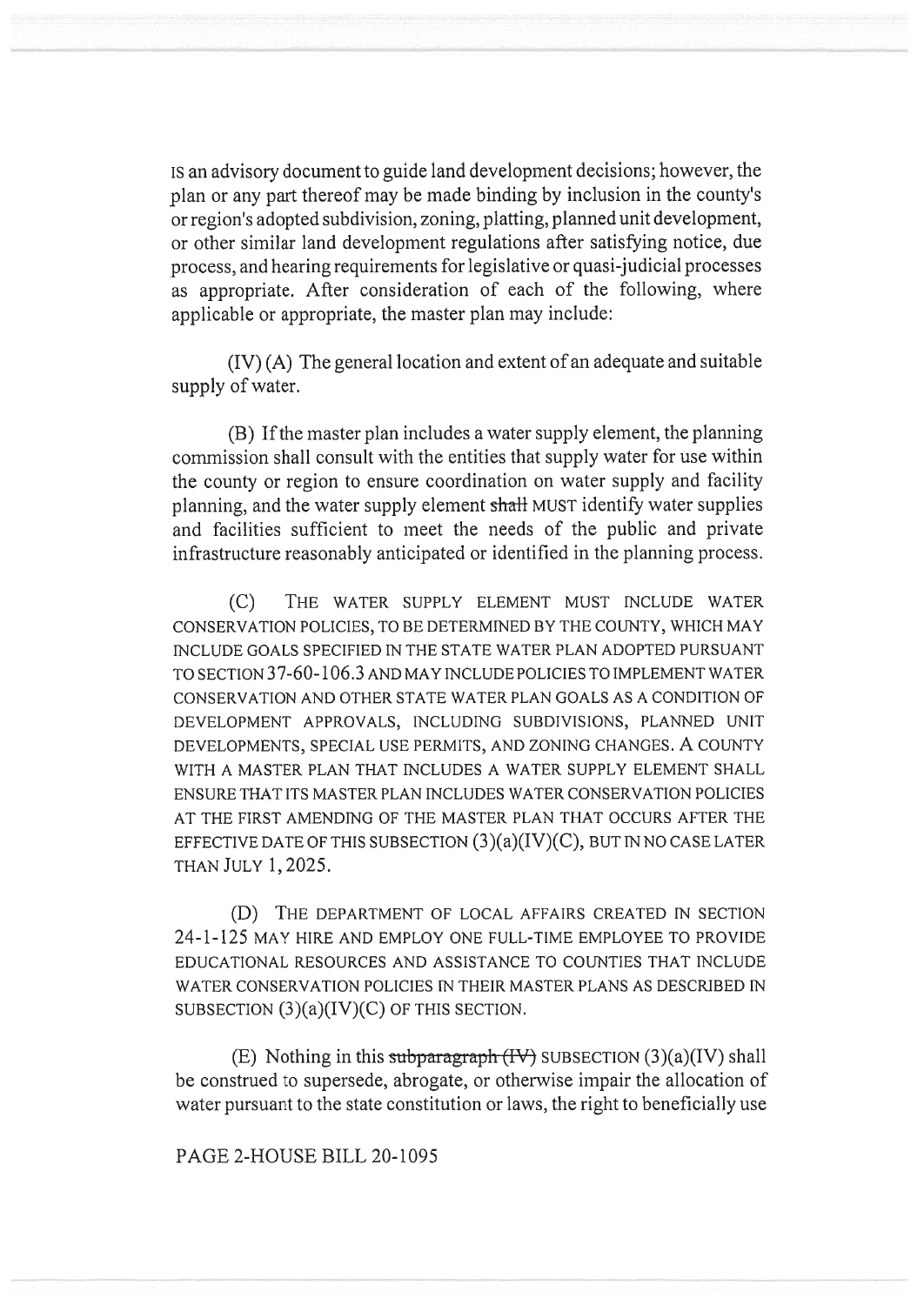water pursuant to decrees, contracts, or other water use agreements, or the operation, maintenance, repair, replacement, or use of any water facility.

**SECTION 2.** In Colorado Revised Statutes, 31-23-206, **amend (1)**  introductory portion and (1)(d) as follows:

**31-23-206. Master plan.** (1) It is the duty of the commission to make and adopt a master plan for the physical development of the municipality, including any areas outside its boundaries, subject to the approval of the governmental body having jurisdiction thereof, which THAT in the commission's judgment bear relation to the planning of such THE municipality. The master plan of a municipality shall be is an advisory document to guide land development decisions; however, the plan or any part thereof may be made binding by inclusion in the municipality's adopted subdivision, zoning, platting, planned unit development, or other similar land development regulations after satisfying notice, due process, and hearing requirements for legislative or quasi-judicial processes as appropriate. When a commission decides to adopt a master plan, the commission shall conduct public hearings, after notice of such public hearings has been published in a newspaper of general circulation in the municipality in a manner sufficient to notify the public of the time, place, and nature of the public hearing, prior to final adoption of a master plan in order to encourage public participation in and awareness of the development of such plan and shall accept and consider oral and written public comments throughout the process of developing the plan. Such THE plan, with the accompanying maps, plats, charts, and descriptive matter, shall MUST, after consideration of each of the following, where applicable or appropriate, show the commission's recommendations for the development of said THE municipality and outlying areas, including:

(d) (I) The general location and extent of an adequate and suitable supply of water.

(II) If the master plan includes a water supply element, the planning commission shall consult with the entities that supply water for use within the municipality to ensure coordination on water supply and facility planning, and the water supply element shall MUST identify water supplies and facilities sufficient to meet the needs of the public and private infrastructure reasonably anticipated or identified in the planning process.

PAGE 3-HOUSE BILL 20-1095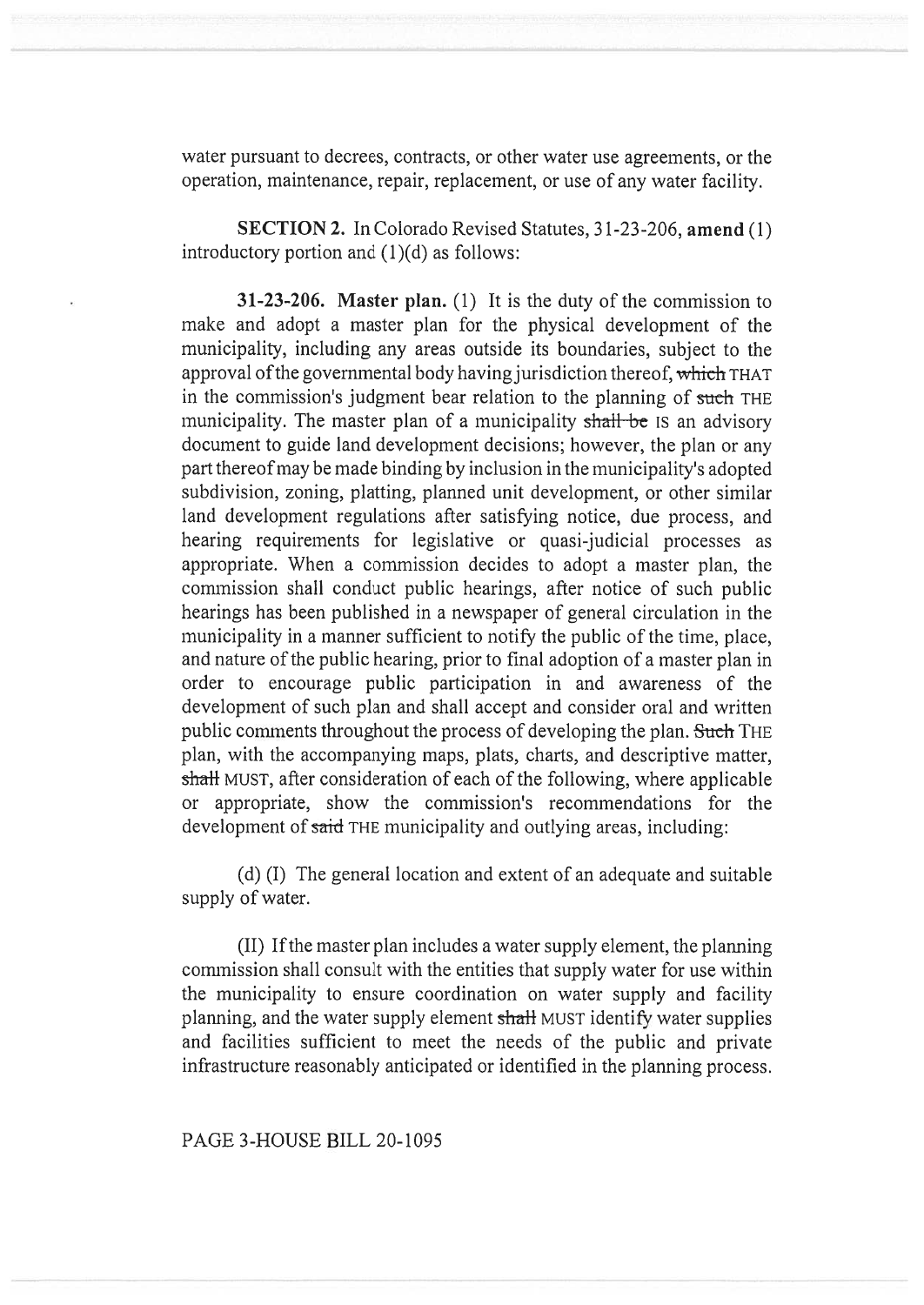(III) THE WATER SUPPLY ELEMENT MUST INCLUDE WATER CONSERVATION POLICIES, TO BE DETERMINED BY THE MUNICIPALITY, WHICH MAY INCLUDE GOALS SPECIFIED IN THE STATE WATER PLAN ADOPTED PURSUANT TO SECTION 37-60-106.3 AND MAY INCLUDE POLICIES TO IMPLEMENT WATER CONSERVATION AND OTHER STATE WATER PLAN GOALS AS A CONDITION OF DEVELOPMENT APPROVALS, INCLUDING SUBDIVISIONS, PLANNED UNIT DEVELOPMENTS, SPECIAL USE PERMITS, AND ZONING CHANGES. A MUNICIPALITY WITH A MASTER PLAN THAT INCLUDES A WATER SUPPLY ELEMENT SHALL ENSURE THAT ITS MASTER PLAN INCLUDES WATER CONSERVATION POLICIES AT THE FIRST AMENDING OF THE MASTER PLAN THAT OCCURS AFTER THE EFFECTIVE DATE OF THIS SUBSECTION (1)(d)(III), BUT IN NO CASE LATER THAN JULY 1, 2025.

(IV) THE DEPARTMENT OF LOCAL AFFAIRS CREATED IN SECTION 24-1-125 MAY HIRE AND EMPLOY ONE FULL-TIME EMPLOYEE TO PROVIDE EDUCATIONAL RESOURCES AND ASSISTANCE TO MUNICIPALITIES THAT INCLUDE WATER CONSERVATION POLICIES IN THEIR MASTER PLANS AS DESCRIBED IN SUBSECTION (1)(d)(III) OF THIS SECTION.

(V) Nothing in this paragraph  $(d)$  SUBSECTION (1)(d) shall be construed to supersede, abrogate, or otherwise impair the allocation of water pursuant to the state constitution or laws, the right to beneficially use water pursuant to decrees, contracts, or other water use agreements, or the operation, maintenance, repair, replacement, or use of any water facility.

**SECTION 3. Appropriation.** (1) For the 2020-21 state fiscal year, \$26,215 is appropriated to the department of local affairs for use by the division of local government. This appropriation is from the general fund. To implement this act, the division may use this appropriation as follows:

(a) \$24,066 for personal services, which amount is based on an assumption that the division will require an additional 0.5 FTE; and

(b) \$2,149 for operating expenses.

**SECTION 4. Act subject to petition - effective date applicability.** (1) This act takes effect at 12:01 a.m. on the day following the expiration of the ninety-day period after final adjournment of the general assembly (August 5, 2020, if adjournment sine die is on May 6, 2020); except that, if a referendum petition is filed pursuant to section 1 (3)

PAGE 4-HOUSE BILL 20-1095